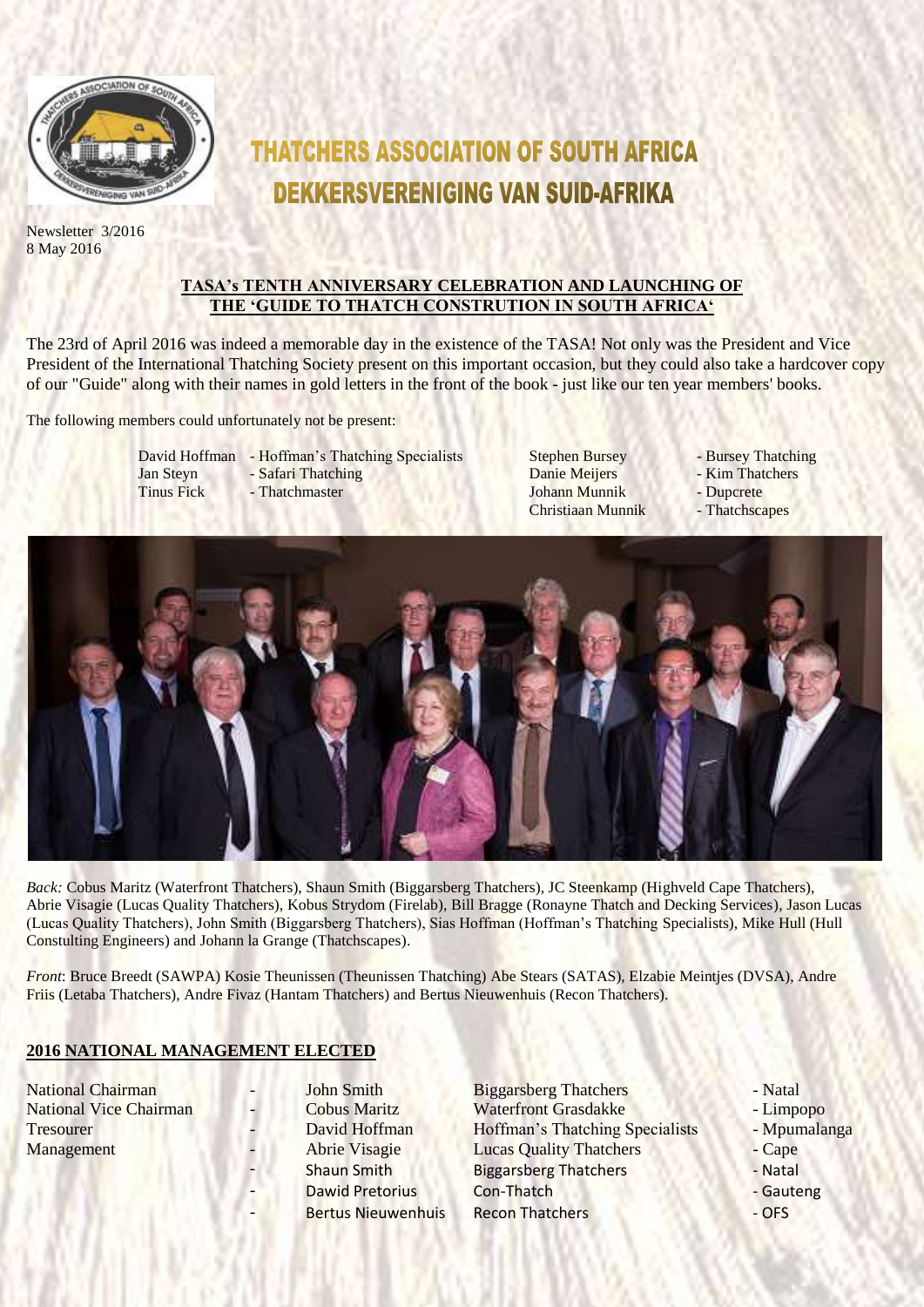The four National Chairmen of the past ten years, together with the President and Vice President of the ITS



*Fltr*: Bertus Nieuwenhuis, Kosie Theunissen, Michael Andersen (Vise President) Abrie Visagie, Nigel Turton (President) and finally John Smith who was re-elected as National President for the current financial year.

1,046 People have been reached within five hours after this picture was published on the TASA's Facebook page.

#### **OUR INTERNATIONAL GUESTS EXPRESS THEIR GRATITUDE**

*Dear Friends*

*Thank you so much for the very kind invitation to TASA's 10th anniversary celebrations. The evening was skillfully planned in every aspect. It was a total success- well done to all that made this happens.*

*My thanks must also go to June and John Smith for looking after both Amanda and myself so very well. Simply amazing hosts.*

*You all made our stay in your wonderful country such a memorable trip. Thank you again, and here's to the future of both TASA and the ITS.*

*Very best wishes Nigel Turton*

*Thank you for all and everything.*

*We had a wonderful stay in South Africa. We enjoyed the celebrations and again I want to congratulate you for a very good achievement in producing the Thatcher's Guide.*

*The hospitality of the Smiths was overwhelming, they showed us the best of Africa; homestead, wildlife and of course thatch!*

*In our endless discussions of thatch the idea of exchanging our national magazines came up. At least every board member of ITS should have a subscription of every country's roofing or thatching magazine. Also a column aimed for ITS matters and news would be appropriate. I'm asking Nigel to execute that matter in the ITS board.*

*I would like to be permitted to translate the article in SA Roofing, issue 78, about TASA turns 10, to Swedish and Danish for publishing in TAEK. I'll fill in the competition results and photos from the celebrations. Please send me, if possible, some of the professionally taken ones.*

*Michael Andersén Byggmästare*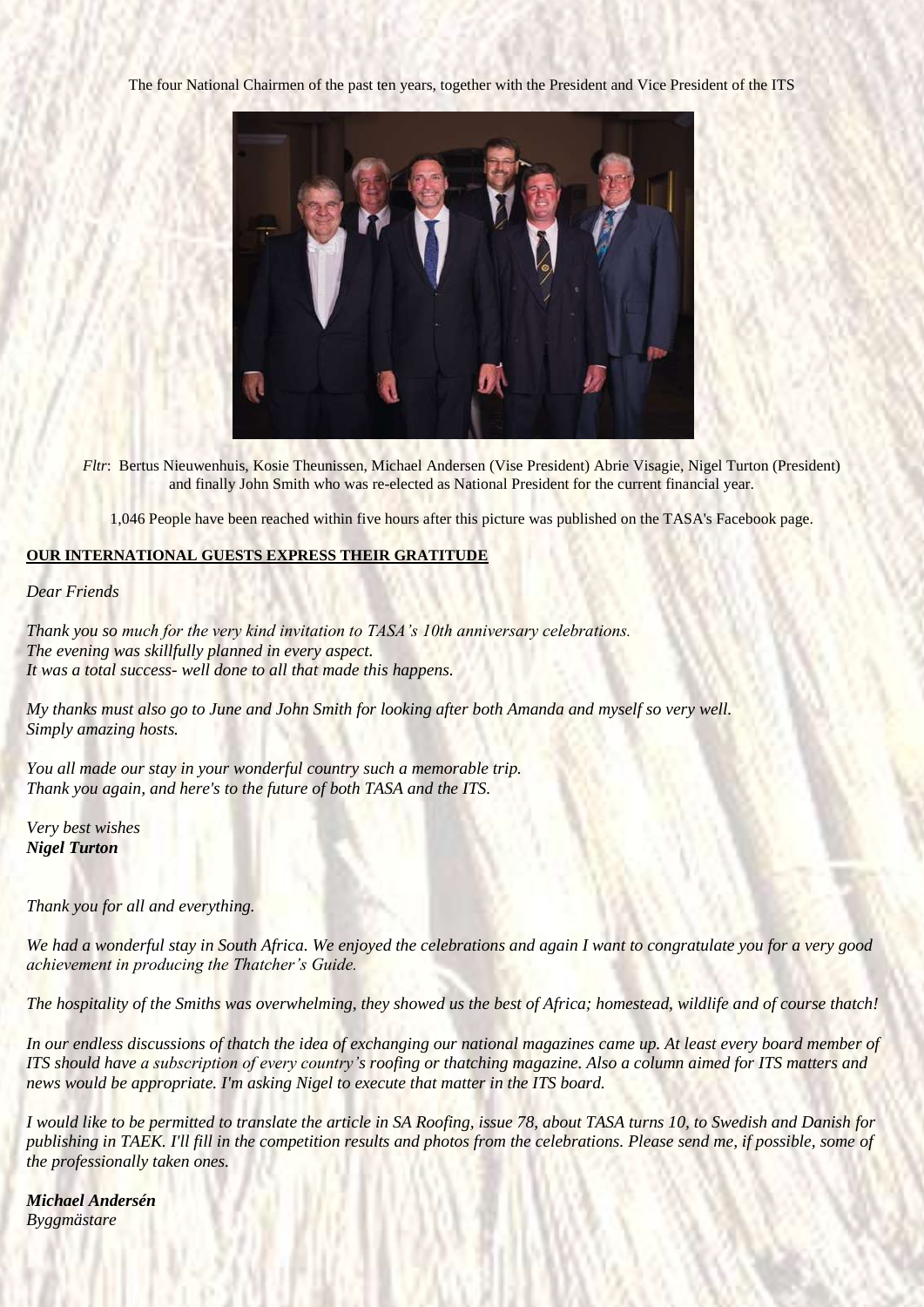The group mainly responsible for the creation and publication of the "Guide to Thatch Construction in South Africa" It can be downloaded for free from the TASA website and also on your cell phone at *[http://www.sa-thatschers.co.za](http://www.sa-thatschers.co.za/)*



*Fltr..* Abe Stears (Certification and screening of new TASA members - SATAS) Natasja Blok (sponsor - Thatch Risk Acceptances) Bruce Breedt (Sponsor - SAWPA) Liesl Schoonraad (Publication readyness), John Smith (author of the main content - Biggarsberg Thatchers), Elzabie Meintjes (Administrative Officer - TASA), Mike Hull (Structural Engineer).

It was a wonderful reunion for the TASA team who attended the ITS Congress last year in Sweden



*Fltr.* Kosie Theunissen, Jason Lucas, Abrie Visagie, Bertus Nieuwenhuis and John Smith.

#### **IMPORTANT DECISIONS TAKEN AT THE 2016 ANNUAL GENERAL MEETING**

**Marketing**: The TASA now has its own publication that can be used for the benefit and development of the Thatching Industry. Every homeowner with a thatched roof /lapa or professionals, municipalities, banks, insurance companies, etc. can benefit from it.

> Our "Guide to Thatch Construction in South Africa" together with our website which is being renovated, will be marketed aggressively in the next few months.

The TASA's Facebook page which is linked to our website, has reached over 30 000 people during the past two weeks and the "Guide to Thatch Construction in South Africa" has already been downloaded almost 500 times for free from our website.

#### **Selection of new members**

Since the SANS 10407 specification requirements are now made widely known and the Government, Parastatals, Banks etc., insist that only TASA members are contracted, prospective members are selected more strictly. SATAS (South African Technical Auditing Services) who also handle complaints and the certification of members, will attend to the screening before the TASA accepts the prospective member. It is applicable to new as well as old members whose membership expired or was canceled in the past.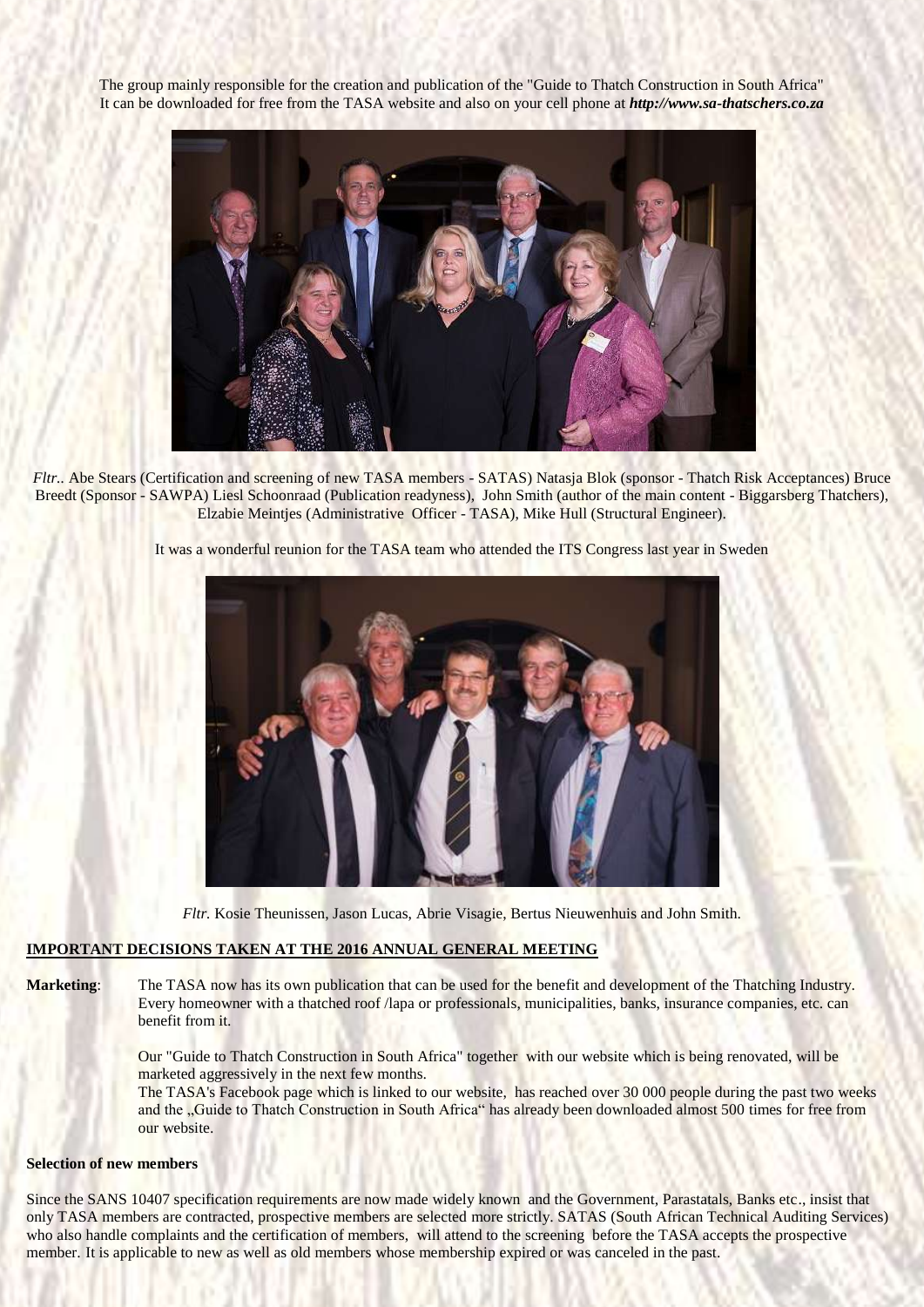A DVD will be made available containing the "Guide to Thatch Construction in South Africa" and the selection procedure followed by SATAS. In the past, prospective members only had to provide contact information of clients, architects and / or engineers and provide proof that they built thatched roofs for more than two years in order to become members.

Now physical inspections will be conducted of roofs that were constructed. The costs will be for the account of the prospective member. The value of this is that problems that may exist with regard to the implementation of the specification requirements can be sorted out. This eliminates unpleasantness and problems that have been experienced in the past to a large extent. The TASA will accept membership once the recommendation of SATAS is received.

### **COMPETITION WINNERS**

# **Trademax Media Competition:** Lucas Quality Thatchers



**TASA's Photo Competition Winners** : 1. Biggarsberg Thatchers Largest single structure

- 
- 
- : 3. Biggarsberg Thatchers Smaller structures
- 4. Hoffman's Thatching Specialists Funniest photo

2. Hoffman's Thatching Specialists Most aesthetic structure